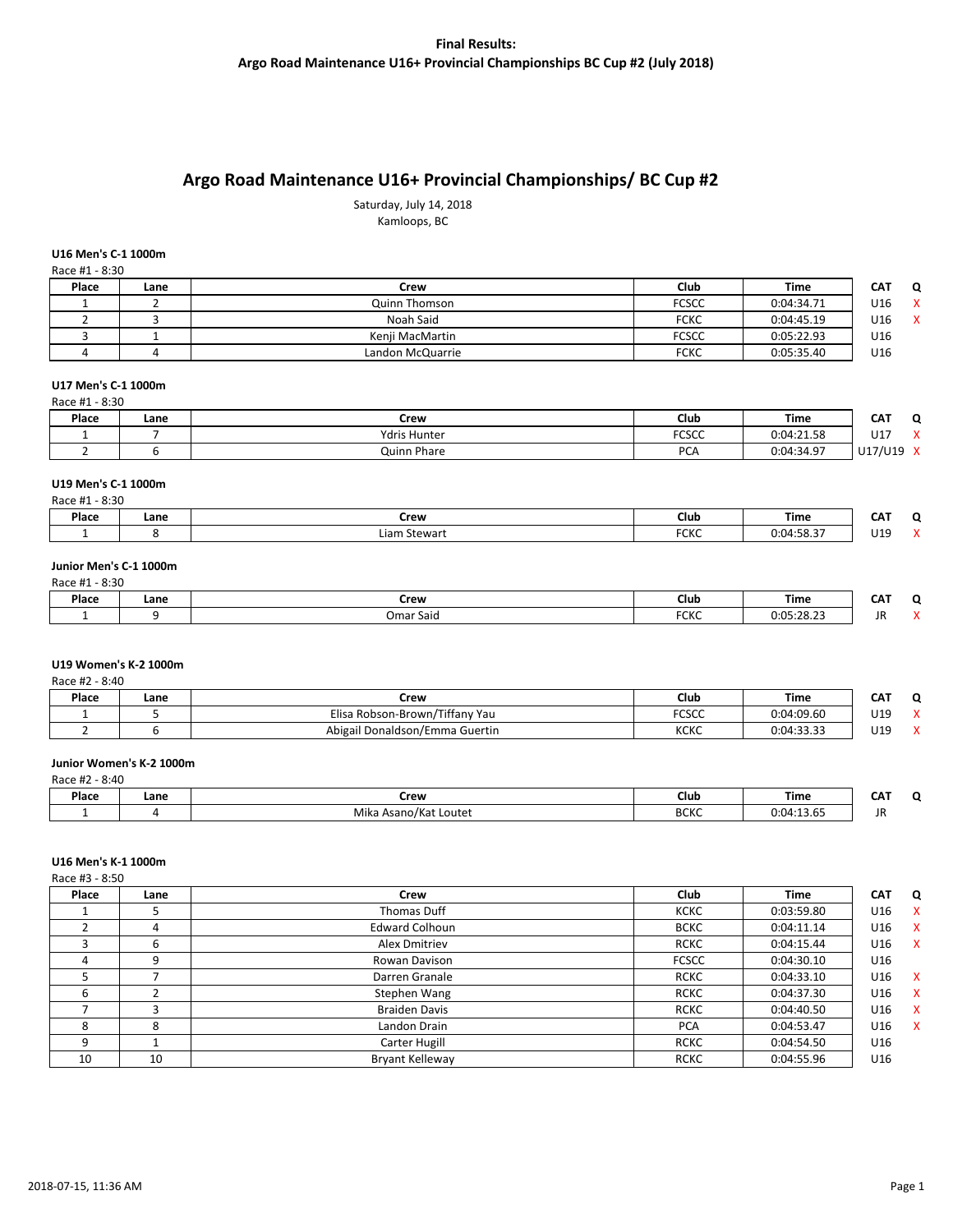## **U17 Men's K-1 1000m**

## Race #4 - 9:00

| Lane | Crew                     | Club         | <b>Time</b> | <b>CAT</b> | Q            |
|------|--------------------------|--------------|-------------|------------|--------------|
|      | Marvin Bader             | <b>FCSCC</b> | 0:03:55.38  | U17        | $\mathsf{X}$ |
|      | Ivan Strashenko          | <b>KCKC</b>  | 0:03:56.59  | U17        | $\mathbf{x}$ |
|      | Matao Buist              | <b>KCKC</b>  | 0:03:59.58  | U17        | $\mathsf{X}$ |
|      | <b>Stanley Netherton</b> | <b>KCKC</b>  | 0:04:02.99  | U17        | $\mathbf{x}$ |
|      | Devon Holcroft           | <b>FCKC</b>  | 0:04:10.77  | U17        | $\mathbf{x}$ |
|      | Lucas Mortensen          | <b>FCSCC</b> | 0:04:11.03  | U17        | $\mathsf{X}$ |
|      | Nolan Tomaselli          | <b>CRCC</b>  | 0:04:15.92  | U17        | $\mathsf{X}$ |
|      | <b>Hunter Nyvall</b>     | <b>CRCC</b>  | 0:04:19.63  | U17        | $\mathbf{x}$ |
|      |                          |              |             |            |              |

## **U19 Men's K-1 1000m**

## Race #5 - 9:10

| Place | Lane | Crew                    | Club        | <b>Time</b> | <b>CAT</b> | 0 |
|-------|------|-------------------------|-------------|-------------|------------|---|
|       |      | <b>Cameron Antifave</b> | <b>KCKC</b> | 0:03:52.00  | U19        | X |
|       |      | Spencer Robinson        | <b>KCKC</b> | 0:03:57.18  | U19        | X |
|       |      | Michael Lanyon          | <b>KCKC</b> | 0:03:57.62  | U19        | X |
|       |      | Sam Rosenthal           | <b>RCKC</b> | 0:04:20.40  | U19        | x |
|       |      | Quinn Currie            | <b>NKCC</b> | 0:04:29.19  | U19        | x |

## **Junior Men's K-1 1000m**

| Race #6 - 9:20 |      |                    |             |             |            |              |
|----------------|------|--------------------|-------------|-------------|------------|--------------|
| Place          | Lane | Crew               | Club        | <b>Time</b> | <b>CAT</b> | Q            |
|                |      | Alex Brent         | <b>BCKC</b> | 0:03:48.46  | JR.        | $\mathbf{x}$ |
|                |      | Patrick Dann       | CRCC        | 0:03:49.76  | JR.        | <b>X</b>     |
|                | 4    | Matthew Koehler    | <b>BCKC</b> | 0:03:51.99  | JR.        | <b>X</b>     |
|                |      | Christian Ludwig   | <b>BCKC</b> | 0:03:58.31  | JR.        | - X          |
|                |      | <b>Elliot Hoyt</b> | <b>FCKC</b> | 0:04:04.93  | JR.        | <b>X</b>     |
|                |      | Ben Muench         | <b>FCKC</b> | 0:04:11.09  | JR.        | $\mathsf{x}$ |

## **U19 Women's C-2 1000m**

| Race #7 - 9:30 |      |                             |            |            |        |              |
|----------------|------|-----------------------------|------------|------------|--------|--------------|
| Place          | Lane | Crew                        | Club       | Time       | CAT    | O            |
|                |      | Maeve McManus/Savannah Cash | <b>FN</b>  | 0:05:57.19 | U19/JR | $\mathbf{v}$ |
|                |      | Corey Stewart               | <b>APC</b> |            |        |              |

## **U19 Women's C-2 1000m**

| / - 9:30<br>Race #7 |      |                             |      |            |            |                      |
|---------------------|------|-----------------------------|------|------------|------------|----------------------|
| Place               | Lane | Crew                        | Club | Time       | <b>CAT</b> |                      |
|                     |      | Maeve McManus/Savannah Cash | FN   | 0:05:57.19 | U19/JR     | $\ddot{\phantom{0}}$ |

## **Master Men's K-1 1000m**

Race #7 - 9:30

| Place | Lane | Crew                | Club         | <b>Time</b> | <b>CAT</b> | $\Omega$ |
|-------|------|---------------------|--------------|-------------|------------|----------|
|       |      | David Helliwell     | <b>FCSCC</b> | 0:04:22.48  | M          |          |
|       |      | Steve Juranovics    | <b>BCKC</b>  | 0:04:35.98  | M          |          |
|       |      | <b>Stuart Chase</b> | FCSCC        | 0:04:39.07  | M          |          |
|       |      | <b>Matt Nuttall</b> | <b>NCKC</b>  | 0:04:41.29  | M          |          |
|       |      | Dave Potkins        | <b>NKCC</b>  | 0:05:47.70  | M          |          |
|       |      | Corey Stewart       | <b>APC</b>   |             |            |          |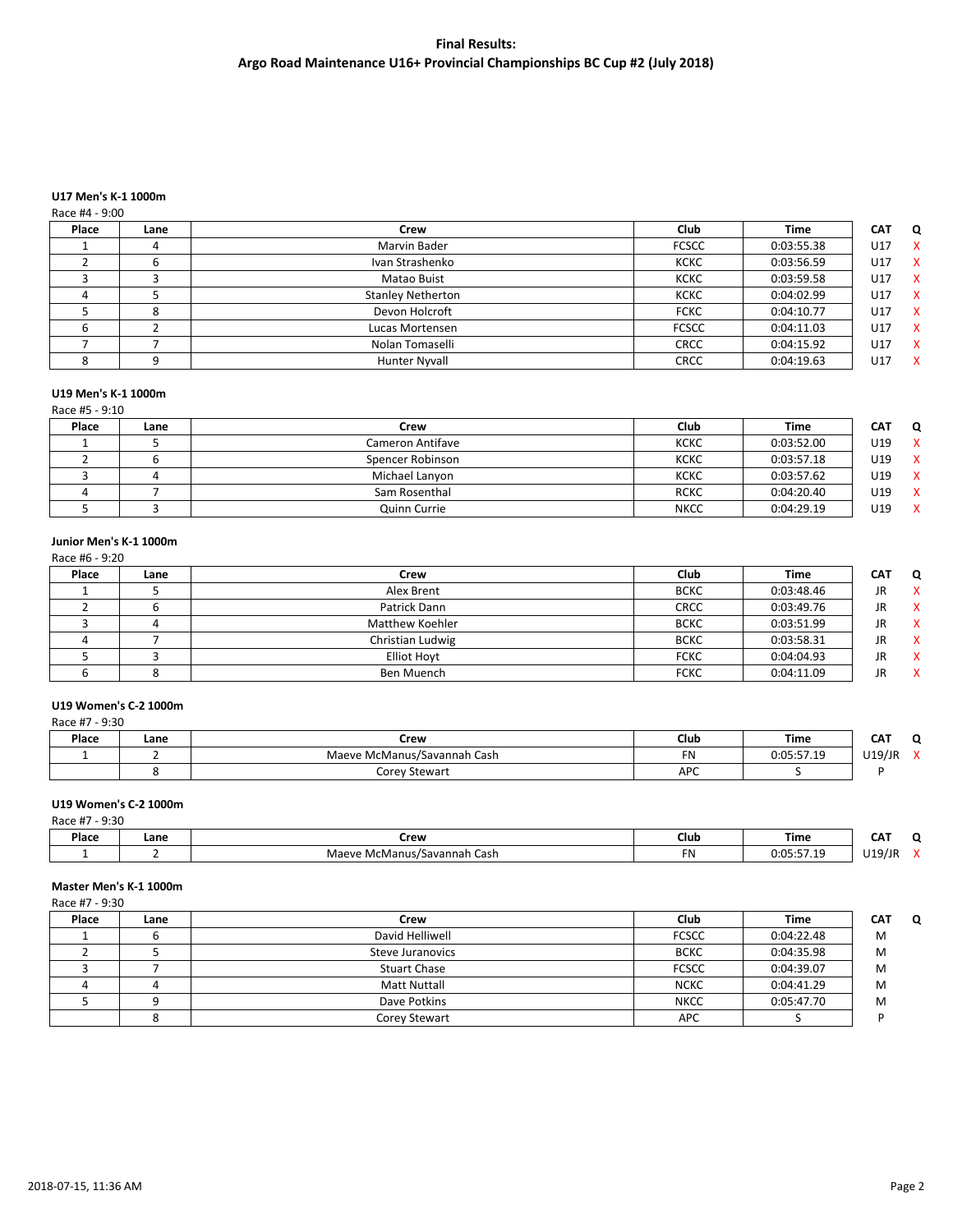# **U16 Women's K-1 1000m Final 1**

| Race #8 & 9 - 9:40 & 9:50 |               |                    |              |             |                 |
|---------------------------|---------------|--------------------|--------------|-------------|-----------------|
| Place                     | Lane          | <b>Crew</b>        | <b>Club</b>  | <b>Time</b> | <b>CAT</b><br>Q |
|                           | 5             | Cassidy MacPherson | <b>RCKC</b>  | 0:04:26.77  | x               |
|                           | 3             | Gillian Helliwell  | <b>FCSCC</b> | 0:04:39.64  |                 |
| 3                         | 6             | Mika Asano         | <b>BCKC</b>  | 0:04:50.30  | x               |
| 4                         |               | <b>Brin Nyvall</b> | <b>CRCC</b>  | 0:04:52.97  |                 |
| 5.                        | 4             | Keisa Bleiler      | <b>FCSCC</b> | 0:04:54.86  |                 |
| 6                         | 4             | Emma Guertin       | <b>KCKC</b>  | 0:05:12.53  | x               |
|                           | 5             | Lauren Ko          | <b>BCKC</b>  | 0:05:20.87  |                 |
| 8                         | 8             | Sara Pollard       | <b>BCKC</b>  | 0:05:34.92  |                 |
| 9                         | 6             | Shania Modha       | <b>RCKC</b>  | 0:05:43.58  |                 |
| 10                        | 9             | Lili Munn          | <b>CRCC</b>  | 0:05:48.75  |                 |
|                           | $\mathcal{P}$ | Shayla Thom        | <b>BCKC</b>  | <b>DNF</b>  |                 |
|                           |               | Kierra Willis      | <b>KCKC</b>  | S           |                 |

## **U19 Women's K-1 1000m**

Race #10 - 10:00

| Place | Lane | Crew               | Club         | <b>Time</b> | CAT | O |
|-------|------|--------------------|--------------|-------------|-----|---|
|       |      | <b>Tiffany Yau</b> | <b>FCSCC</b> | 0:04:43.29  | U19 | x |
|       |      | Jill Esseltine     | <b>PCA</b>   | 0:05:08.66  | U19 | X |
|       |      | Savannah Cash      |              | 0:05:22.85  | U19 | x |
|       |      | Cassidy MacPherson | <b>RCKC</b>  |             | U19 | X |

## **Master's Women's K-1 1000m**

Race #10 - 10:00

| Place | Lane | Crew                      | Club        | Time                          | $ -$<br>'N<br>w |
|-------|------|---------------------------|-------------|-------------------------------|-----------------|
|       |      | Potkins<br>ำาthv r<br>cal | <b>NKCC</b> | $-0.00$<br>$0:0^-$<br>D. 30.0 | <b>IVI</b>      |

## **U17 Men's K-4 1000m**

Race #11 - 10:10

| Place | Lane | Crew                                                       | Club              | <b>Time</b> | CAT |  |
|-------|------|------------------------------------------------------------|-------------------|-------------|-----|--|
|       |      | Thomas Duff/Stanley Netherton/Matao Buist/Ivan Strashenko  | <b>KCKC</b>       | 0:03:23.35  | U17 |  |
|       |      | Marvin Bader/Lucas Mortensen/Hunter Nyvall/Nolan Tomaselli | <b>FCSCC/CRCC</b> | 0:03:37.28  | U17 |  |
|       |      | Alex Dmitriev/Darren Granale/Braiden Davis/Stephen Wang    | <b>RCKC</b>       | 0:03:53.97  | U17 |  |

## **U19 Men's K-4 1000m**

Race #11 - 10:10

| Place | ∟ane | rew:                                                                                                        | Club                       | Time           | CAT<br>.          |  |
|-------|------|-------------------------------------------------------------------------------------------------------------|----------------------------|----------------|-------------------|--|
|       |      | . .<br>. .<br>Aider<br>Antifave<br>Cameron<br>u spencer i<br>Tabata/<br>ı/Michael<br>≅Robinson7.<br>Lanyon/ | <b>VCVC</b><br><b>NUNU</b> | 0.02<br>.<br>. | 110<br>しょこ<br>- - |  |

## **Junior Men's K-4 1000m**

Race #11 - 10:10

| Place | Lane | Crew                                                                        | Club                | Time                      | un. |  |
|-------|------|-----------------------------------------------------------------------------|---------------------|---------------------------|-----|--|
|       |      | /Edward Colhoun/Christian Ludwig<br>r Brent/Matthew)<br>- Koehler/F<br>Alex | <b>BCKC</b>         | 0.03.19.61<br>0.0 <i></i> | JI  |  |
|       |      | Elliot<br>n Muench/Paul Markhauser<br>Holcroft/Ben-<br>. Hovt/Devon         | <b>FCVC</b><br>ับกบ | <b>DNS</b>                |     |  |

## **Junior Men's C-4 1000m**

Race #12 - 10:20

| Place | Lane | Crew                                                                      | Club                  | <b>Time</b> | ---<br>'N<br>ີ |  |
|-------|------|---------------------------------------------------------------------------|-----------------------|-------------|----------------|--|
|       |      | r Said/Noah Said<br>، Holcroft/Omar<br>Liam<br>้า Stewart/Devin เ         | <b>FCVC</b><br>־טוע   | 0:05:19.62  | JR             |  |
|       |      | <i>N</i> uench/Paul Markhauser (<br>/Thomas Markhauser/Connor Fehr<br>Ben | <b>FCVC</b><br>עונה - | <b>DNS</b>  | JF             |  |

**Break**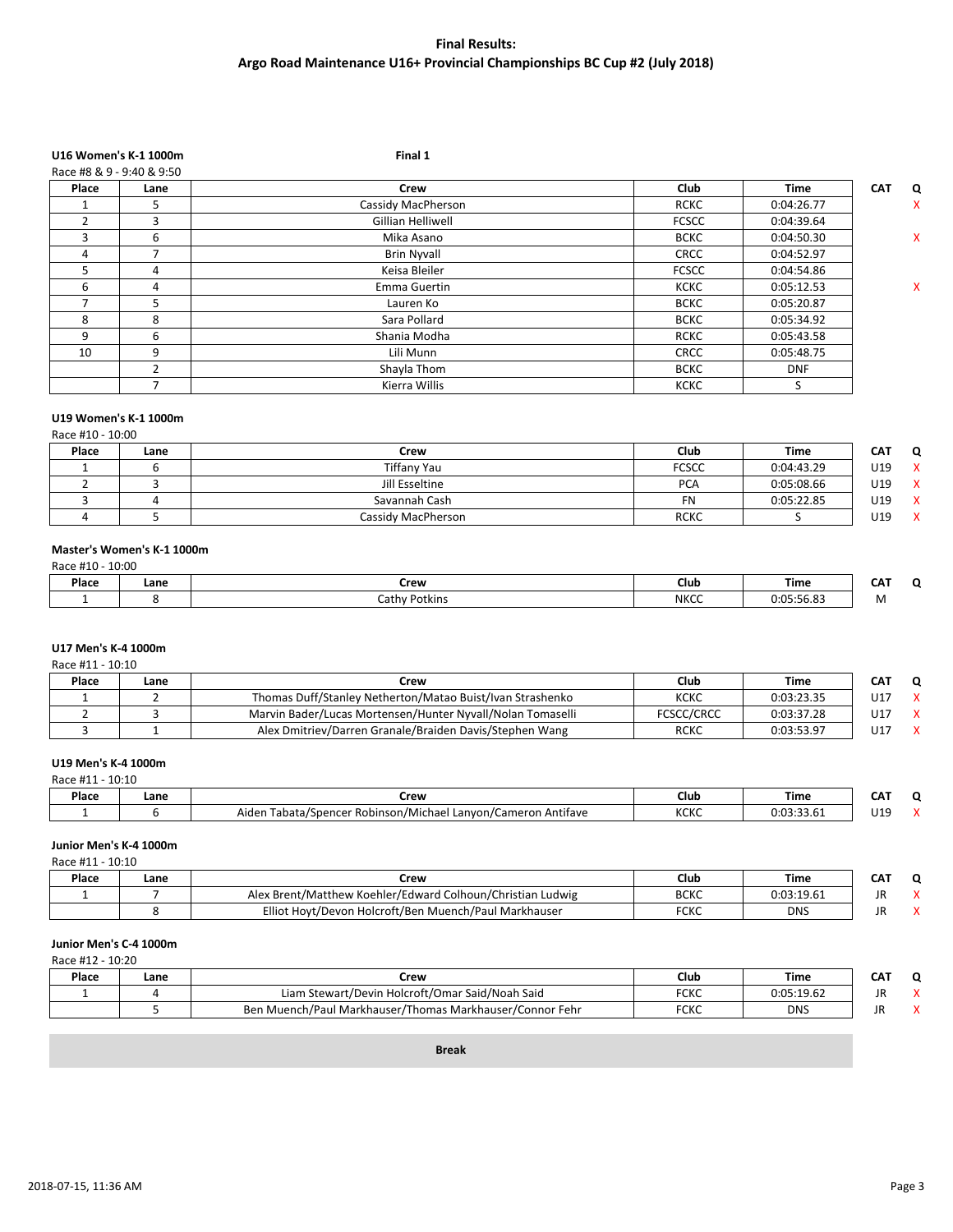## **U16 Women's C-1 1000m**

Race #13 - 10:40

| Place | Lane | `row<br><b>SICK.</b> | Club          | Time                               | - - -                  |
|-------|------|----------------------|---------------|------------------------------------|------------------------|
|       |      | Asha<br>Senanavake   | -----<br>しつしし | $\Delta$ - $\Omega$ 1<br>44<br>7.V | $\overline{14}$<br>U16 |

## **U19 Women's C-1 1000m**

| Race #13 - 10:40 |      |                        |             |            |            |                   |
|------------------|------|------------------------|-------------|------------|------------|-------------------|
| Place            | Lane | Crew                   | Club        | Time       | <b>CAT</b> | $\Omega$          |
|                  |      | <b>Heather Potkins</b> | <b>NKCC</b> | 0:05:26.84 | U19        | $\checkmark$<br>́ |
|                  |      | Maeve McManus          | <b>FN</b>   | 0:05:50.84 | U19        | $\mathbf{v}$      |
|                  |      | Anna Zhang             | <b>NKCC</b> | <b>DNS</b> | U19        |                   |

## **Junior Women's C-1 1000m**

| Race #13 | 10:40 |                     |      |            |            |   |
|----------|-------|---------------------|------|------------|------------|---|
| Place    | Lane  | Crew                | Club | Time       | <b>CAT</b> | C |
|          |       | Lydia Keefe Sampson | CRCC | 0:05:03.90 | JN         |   |

#### **U17 Men's K-2 1000m**  $R$ ace  $\#14 - 10.50$

| 0.0.01 - 11.4 DIA |      |                                   |              |            |     |   |  |
|-------------------|------|-----------------------------------|--------------|------------|-----|---|--|
| Place             | Lane | Crew                              | <b>Club</b>  | Time       | CAT | 0 |  |
|                   |      | Stanley Netherton/Ivan Strashenko | <b>KCKC</b>  | 0:03:46.54 | U17 | x |  |
|                   |      | Marvin Bader/Lucas Mortensen      | <b>FCSCC</b> | 0:03:55.20 | U17 | X |  |
|                   |      | Alex Dmitriev/Stephen Wang        | <b>RCKC</b>  | 0:04:00.10 | U17 | x |  |
|                   |      | Hunter Nyvall/Nolan Tomaselli     | <b>CRCC</b>  | 0:04:15.69 | U17 |   |  |
|                   |      | Rowan Davison/Keegan Bateman      | <b>FCSCC</b> | 0:04:27.97 | U17 |   |  |
|                   |      | Darren Granale/Braiden Davis      | <b>RCKC</b>  | <b>DNF</b> | U17 |   |  |

## **U19 Men's K-2 1000m**

Race 15 - 11:00

| Place | Lane | Crew                                       | Club           | <b>Time</b> | CAT | - |
|-------|------|--------------------------------------------|----------------|-------------|-----|---|
|       |      | Michael<br>/Cameron Antifave<br>ı Lanvon/C | 112122<br>NUNU | 0:03:37.36  | U19 |   |
|       |      | Thomas Duff/Spencer Robinson               | 10010<br>NUNU  | 0:03:38.08  | U19 |   |

## **Junior Men's K-2 1000m**

Race 15 - 11:00

| Place | Lane | Crew                            | Club        | Time       | CAT | 0   |
|-------|------|---------------------------------|-------------|------------|-----|-----|
|       |      | Alex Brent/Matthew Koehler      | <b>BCKC</b> | 0:03:34.62 | JR  |     |
|       |      | Patrick Dann/Coen del Valle     | <b>CRCC</b> | 0:03:35.45 | JR  | - X |
|       |      | Edward Colhoun/Christian Ludwig | <b>BCKC</b> | 0:03:36.59 | JR  | X   |
|       |      | Elliot Hoyt/Ben Muench          | <b>FCKC</b> | 0:03:52.12 |     | x   |
|       | 10   | Devon Holcroft/Paul Markhauser  | <b>FCKC</b> | <b>DNS</b> | JR  | x   |

## **Master Men's K-2 1000m**

Race 15 - 11:00

| Place | Lane | Crew                                | Club        | <b>Time</b> | CAT |
|-------|------|-------------------------------------|-------------|-------------|-----|
|       |      | <b>Stuart Chase/David Helliwell</b> | FCSCC       | 0:04:16.50  | M   |
|       |      | Quinn Currie/Dave Potkins           | <b>NKCC</b> | 0:04:44.24  | M   |
|       |      | Mario DiSantis/Brian Kitson         | <b>FCKC</b> | 0:05:14.86  | M   |

## **U17 Men's C-2 1000m**

Race #16 - 11:10

| Place | Lane | Crew                       | Club            | Time       | ---<br>CA I | ∽ |
|-------|------|----------------------------|-----------------|------------|-------------|---|
|       |      | Ydris Hunter/Quinn Thomson | <b>FCSCC</b>    | 0:04:04.38 | U17         |   |
|       |      | Noah Said/Quinn Phare      | <b>FCKC/PCA</b> | 0:04:10.79 | $U1^-$      |   |

## **Junior Men's C-2 1000m**

Race #16 - 11:10

| Place | Lane | Crew                             | Club                 | Time                                  | ----<br>$-$ |  |
|-------|------|----------------------------------|----------------------|---------------------------------------|-------------|--|
|       |      | ∟iam<br>t/Omar Said<br>. stewar† | $F^{\prime}$<br>־טוע | $\sim$ $\sim$<br>0.05<br>,,,,,,,,,,,, |             |  |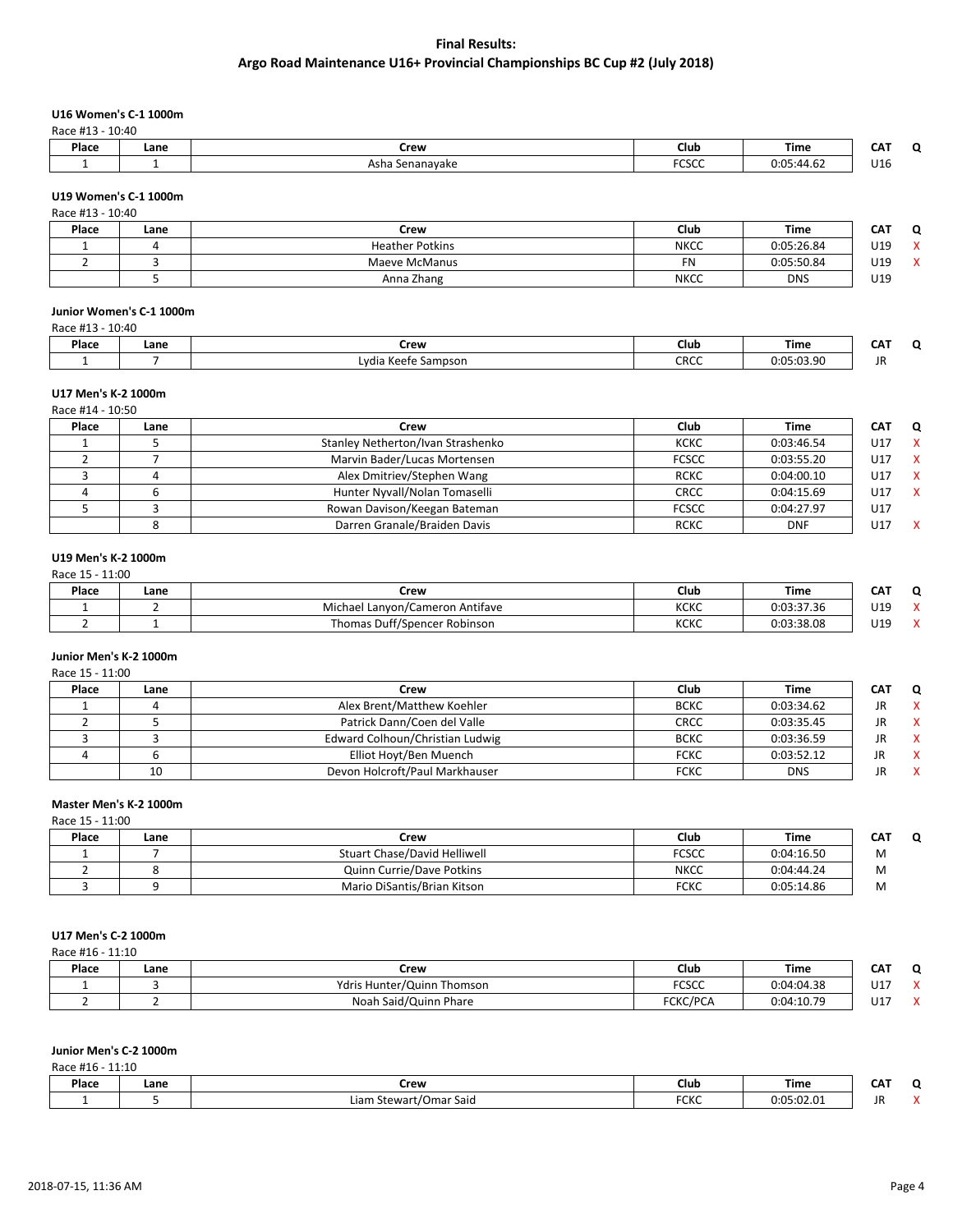#### **Course Break- 500m**

#### **U19 Men's K-1 500m - Heat 1**  $R_{200}$  #17  $-$  11:40

| Place<br><b>Club</b><br><b>Time</b><br><b>CAT</b><br>Crew<br>Lane<br>Ivan Strashenko<br><b>KCKC</b><br>U19<br>0:01:51.04<br>U19<br>Matao Buist<br><b>KCKC</b><br>0:01:51.90<br>U19<br>Spencer Robinson<br>0:01:54.12<br><b>KCKC</b> |              |
|-------------------------------------------------------------------------------------------------------------------------------------------------------------------------------------------------------------------------------------|--------------|
|                                                                                                                                                                                                                                     | Q            |
|                                                                                                                                                                                                                                     | $\mathsf{x}$ |
|                                                                                                                                                                                                                                     | $\mathbf{x}$ |
|                                                                                                                                                                                                                                     | $\mathsf{X}$ |
| Aiden Tabata<br>U19<br><b>KCKC</b><br>0:01:55.45<br>D                                                                                                                                                                               | $\mathbf{x}$ |
| Sam Rosenthal<br><b>RCKC</b><br>0:01:57.16<br>U19                                                                                                                                                                                   | $\mathbf{x}$ |
| 0:02:09.90<br><b>RCKC</b><br>U19<br>Darren Granale<br>8                                                                                                                                                                             | $\mathsf{X}$ |
| Carter Hugill<br><b>RCKC</b><br>0:02:17.26<br>U19                                                                                                                                                                                   | $\mathbf{x}$ |
| AJ Thom<br>U19<br><b>BCKC</b><br>0:02:25.98<br>∩                                                                                                                                                                                    |              |

Advancement to the final: Top 3 + next 3 fastest times

## **U19 Men's K-1 500m - Heat 2**

Race #18 - 11:48

| Place | Lane | Crew                     | Club        | <b>Time</b> |     |              |
|-------|------|--------------------------|-------------|-------------|-----|--------------|
|       |      | Cameron Antifave         | <b>KCKC</b> | 0:01:51.95  | U19 | $\mathbf{x}$ |
|       |      | Michael Lanyon           | <b>KCKC</b> | 0:01:52.37  | U19 | $\mathsf{X}$ |
|       |      | Thomas Duff              | <b>KCKC</b> | 0:01:52.99  | U19 | $\mathsf{X}$ |
|       |      | <b>Braiden Davis</b>     | <b>RCKC</b> | 0:02:05.27  | U19 | <b>X</b>     |
|       |      | Quinn Currie             | <b>NKCC</b> | 0:02:07.49  | U19 | $\mathsf{X}$ |
|       |      | Stephen Wang             | <b>RCKC</b> | 0:02:07.96  | U19 | $\mathsf{X}$ |
|       |      | Bryant Kelleway          | <b>RCKC</b> | <b>DNF</b>  | U19 |              |
|       |      | <b>Stanley Netherton</b> | <b>KCKC</b> |             | U19 | $\mathbf{x}$ |

Advancement to the final: Top 3 + next 3 fastest times

# **U17 Women's K-2 500m**

Race #19 - 11:56

| CAT<br>0  |
|-----------|
| U17       |
| U17       |
| U17/U19 X |
| U17       |
| U17       |
|           |

## **U19 Women's K-2 500m**

| Race #19 - 11:56 |      |                                |          |            |     |   |
|------------------|------|--------------------------------|----------|------------|-----|---|
| Place            | Lane | Crew                           | Club     | Time       | CAT | ◠ |
|                  |      | Elisa Robson-Brown/Tiffany Yau | FCSCC    | 0:01:59.16 | U19 | ↗ |
|                  |      | Shania Modha/Jill Esseltine    | RCKC/PCA | 0:02:21.34 | U19 | ↗ |

## **Para Men's K-1 500m**

| 12:04<br>Race #20 - |      |                               |            |                                 |            |        |
|---------------------|------|-------------------------------|------------|---------------------------------|------------|--------|
| Place               | Lane | Crew                          | Club       | Time                            | <b>CAT</b> | $\sim$ |
|                     |      | Corey<br><sup>,</sup> Stewart | <b>APC</b> | 0.02.53.00<br><b>U.UZ.JJ.J.</b> |            |        |

## **Masters Men's K-1 500m**

Race #20 - 12:04

| Place | Lane | Crew                    | Club         | <b>Time</b> | <b>CAT</b><br>O |
|-------|------|-------------------------|--------------|-------------|-----------------|
|       |      | <b>Brian Kitson</b>     | <b>FCKC</b>  | 0:02:47.81  | M               |
|       |      | <b>Matt Nuttall</b>     | <b>NCKC</b>  | 0:02:15.26  | M               |
|       |      | David Helliwell         | <b>FCSCC</b> | 0:02:00.58  | M               |
|       |      | <b>Stuart Chase</b>     | <b>FCSCC</b> | 0:02:11.89  | M               |
|       |      | <b>Steve Juranovics</b> | <b>BCKC</b>  | 0:02:01.66  | M               |
|       |      | Dave Potkins            | <b>NKCC</b>  | 0:02:37.75  | M               |
|       |      | Mario DiSantis          | <b>FCKC</b>  | 0:02:49.82  | M               |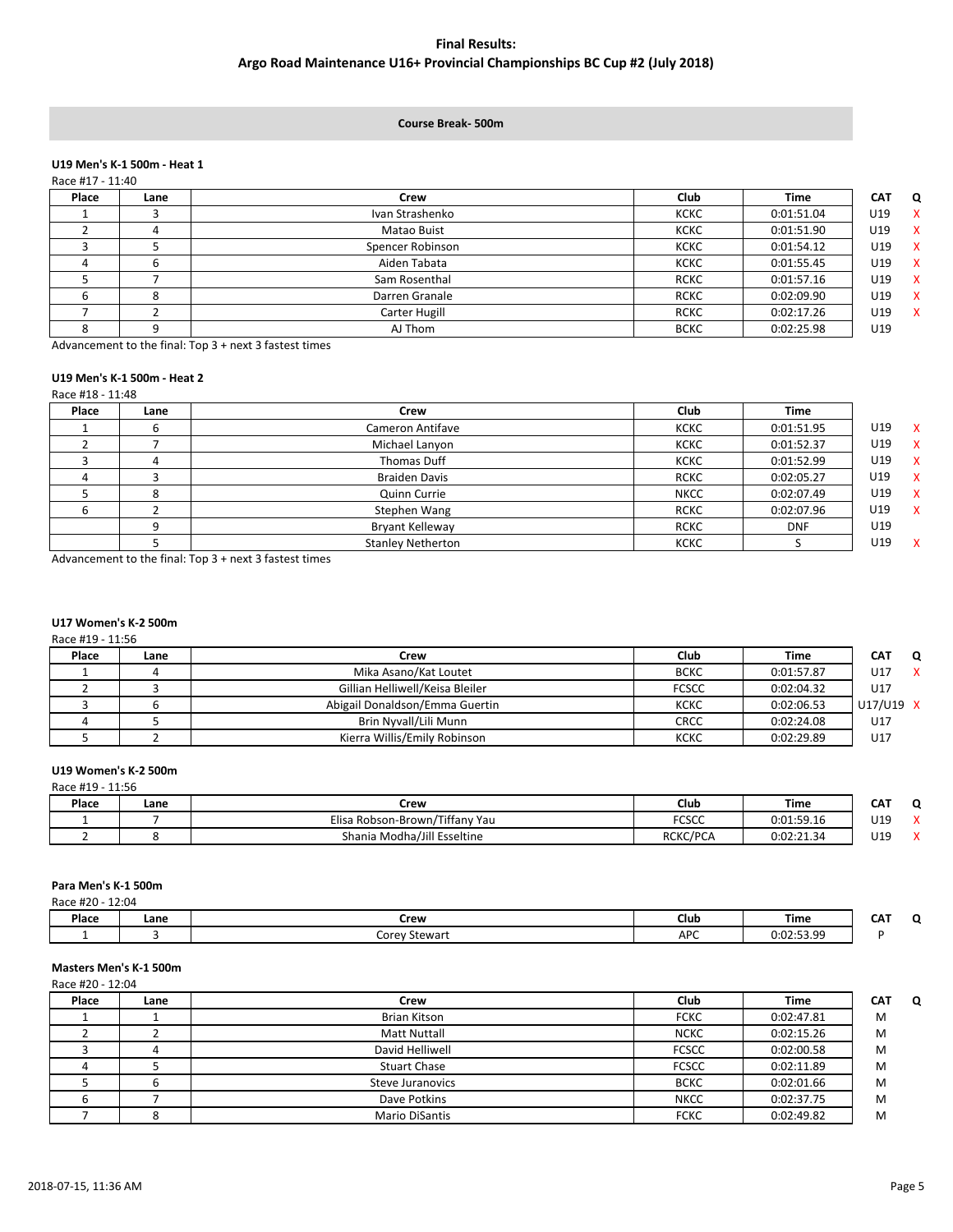## **U19 Men's C-2 500m**

Race #21 - 12:12

| Place | Lane | Crew                                 | Club                | <b>Time</b> | $-2$<br>CА | $\overline{\phantom{0}}$ |
|-------|------|--------------------------------------|---------------------|-------------|------------|--------------------------|
|       |      | n McQuarrie<br>Noah<br>Said/Landon ا | $F^{\prime}$<br>しいし | 0:02:06.38  | 110<br>ັ້  |                          |

## **U19/Junior Men's C-2 500m**

| Race #21 - 12:12 |      |                               |             |            |     |           |
|------------------|------|-------------------------------|-------------|------------|-----|-----------|
| Place            | Lane | Crew                          | Club        | Time       | САТ | $\Omega$  |
|                  |      | Liam Stewart/Omar Said        | <b>FCKC</b> | 0:02:04.48 | JR  |           |
|                  |      | Thomas Markhauser/Connor Fehr | <b>FCKC</b> | <b>DNS</b> | JR  | $\lambda$ |

## **Junior Men's K-1 500m**

Race #22 - 12:20

| Place | Lane | Crew               | Club        | <b>Time</b> | <b>CAT</b> | Q                         |
|-------|------|--------------------|-------------|-------------|------------|---------------------------|
|       |      | Alex Brent         | <b>BCKC</b> | 0:01:46.53  | JR.        | $\boldsymbol{\mathsf{x}}$ |
|       |      | Patrick Dann       | <b>CRCC</b> | 0:01:47.37  | JR         | X                         |
|       |      | Matthew Koehler    | <b>BCKC</b> | 0:01:49.77  | JR         | X                         |
|       |      | Christian Ludwig   | <b>BCKC</b> | 0:01:50.67  | <b>JR</b>  | $\boldsymbol{\mathsf{x}}$ |
|       |      | Coen del Valle     | <b>CRCC</b> | 0:01:50.96  | JR.        | $\boldsymbol{\mathsf{x}}$ |
|       |      | <b>Elliot Hoyt</b> | <b>FCKC</b> | 0:01:52.33  | <b>JR</b>  | $\boldsymbol{\mathsf{x}}$ |
|       |      | Ben Muench         | <b>FCKC</b> | 0:01:56.92  | <b>JR</b>  | X                         |
|       |      | Aiden Tabata       | <b>KCKC</b> | 0:01:57.46  | JR.        | x                         |

## **U17 Women's K-4 500m**

| Race #23 - 12:28 |  |  |
|------------------|--|--|
|                  |  |  |

| Place | Lane | Crew                                                               | Club        | <b>Time</b>                        | CAT |
|-------|------|--------------------------------------------------------------------|-------------|------------------------------------|-----|
|       |      | า Loutet/Shayla Thom<br>Mika<br>a Asano/Kat Loutet/Sam             | <b>BCKC</b> | $ -$<br><b>0.01</b><br>U.U.L.J/.45 | U17 |
|       |      | J Willis/Emily Robinson<br>Abigail Donaldson/Emma Guertin/Kierra \ | кскс        | 0:02:06.02                         | U17 |

#### **U19 Women's K-4 500m**  $R$ 3 $c$ 9  $#$   $2, 12.28$

| - Race #25<br>12.ZO |      |                                                                        |               |            |                      |  |
|---------------------|------|------------------------------------------------------------------------|---------------|------------|----------------------|--|
| Place               | Lane | Crew                                                                   | Club          | Time       | ---<br>n<br>$\cdots$ |  |
|                     |      | Yau/Keisa Bleiler/Gillian Helliwell<br>Elisa Robson-Brown/<br>'Tittanv | -----<br>עאנג | 0:01:50.61 | U19                  |  |

## **Lunch Break**

## **U19 Men's K-2 500m**

Race #24 - 13:30

| Place | Lane | Crew                            | Club        | Time       | CAT | $\Omega$     |
|-------|------|---------------------------------|-------------|------------|-----|--------------|
|       |      | Michael Lanyon/Cameron Antifave | KCKC        | 0:01:39.18 | U19 | X            |
|       |      | Spencer Robinson/Aiden Tabata   | <b>KCKC</b> | 0:01:39.78 | U19 | $\mathbf{x}$ |
|       |      | Stanley Netherton/Matao Buist   | <b>KCKC</b> | 0:01:46.61 | U19 | $\mathbf{x}$ |
|       |      | Sam Rosenthal/Alex Dmitriev     | RCKC        | 0:01:56.35 | U19 | $\sim$       |

#### **Master Men's K-2 500m**

Race #24 - 13:30

| Place | Lane | Crew                         | Club         | <b>Time</b> | CAT |
|-------|------|------------------------------|--------------|-------------|-----|
|       |      | Stuart Chase/David Helliwell | <b>FCSCC</b> | 0:02:02.84  | M   |
|       |      | Matt Nuttall/Dave Potkins    | <b>NCKC</b>  | 0:02:17.51  | M   |
|       |      | Mario DiSantis/Brian Kitson  | <b>FCKC</b>  | 0:02:28.54  | M   |

## **Junior Men's K-2 500m**

Race #25 - 13:38

| Place | Lane | Crew                            | Club        | Time       | CAT | - 0          |
|-------|------|---------------------------------|-------------|------------|-----|--------------|
|       |      | Alex Brent/Matthew Koehler      | <b>BCKC</b> | 0:01:38.24 | JR  | <b>X</b>     |
|       |      | Patrick Dann/Coen del Valle     | <b>CRCC</b> | 0:01:38.93 | JR  | <b>X</b>     |
|       |      | Edward Colhoun/Christian Ludwig | <b>BCKC</b> | 0:01:41.07 | JR  | $\mathbf{x}$ |
|       |      | Elliot Hoyt/Ben Muench          | <b>FCKC</b> | 0:01:43.61 |     |              |
|       |      | Devon Holcroft/Paul Markhauser  | <b>FCKC</b> | <b>DNS</b> | JR  | X            |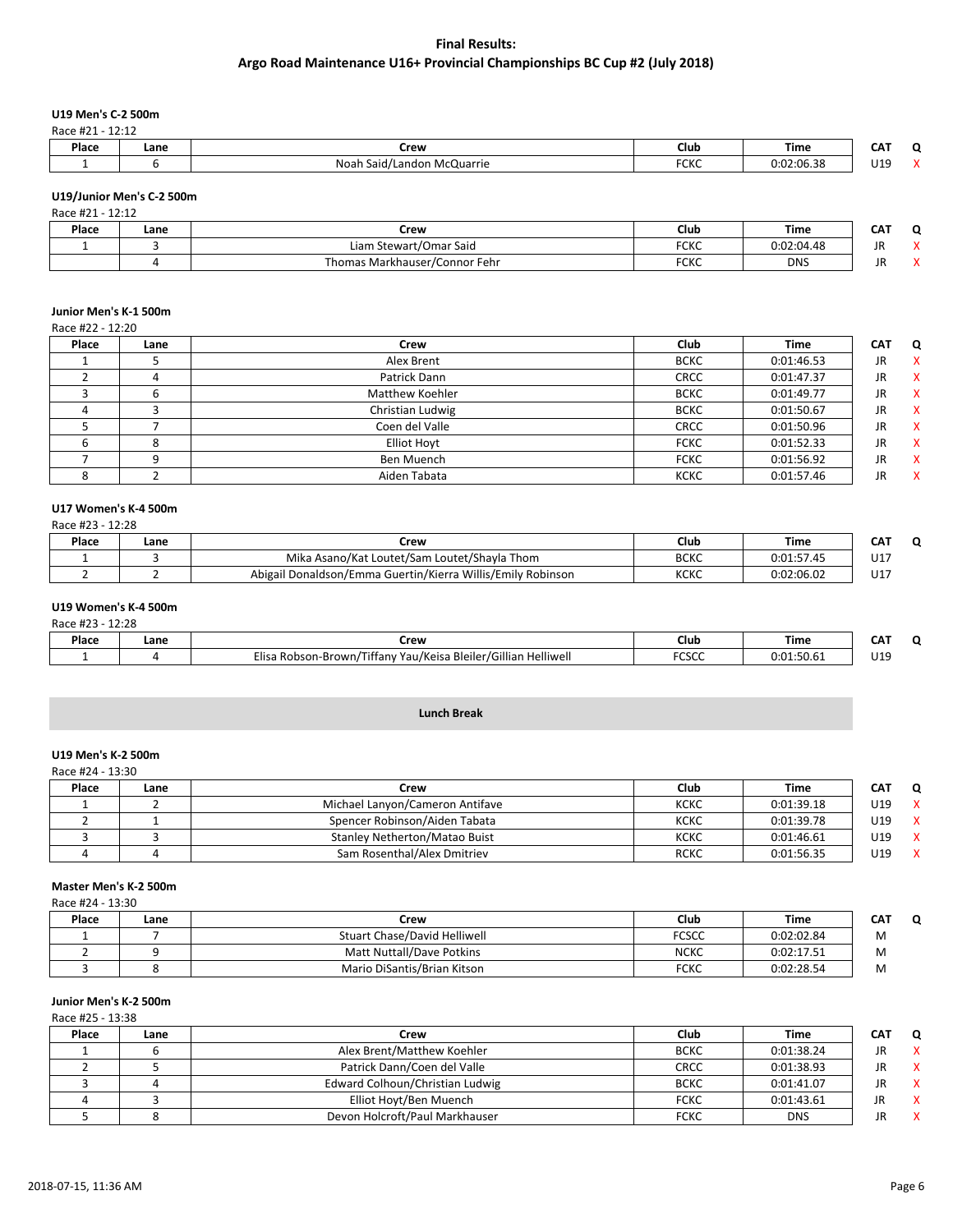## **U17 Women's C-1 500m**

Race #26 - 13:46

| Place | Lane | Crew       | Club        | <b>Time</b> | $\sim$    |  |
|-------|------|------------|-------------|-------------|-----------|--|
|       |      | Sam Loutet | <b>BCKC</b> | 0:02:16.52  | 147<br>UÏ |  |

## **U19 Women's C-1 500m**

| Race #26 - 13:46 |      |                        |              |            |            |   |
|------------------|------|------------------------|--------------|------------|------------|---|
| Place            | Lane | Crew                   | Club         | Time       | <b>CAT</b> | O |
|                  |      | <b>Heather Potkins</b> | <b>NKCC</b>  | 0:02:32.43 | U19        | X |
|                  |      | Asha Senanayake        | <b>FCSCC</b> | 0:02:42.84 | U19        |   |
|                  |      | Maeve McManus          | FN           | 0:02:50.81 | U19        |   |
|                  |      | Emily Robinson         | <b>KCKC</b>  | 0:03:07.30 | U19        |   |
|                  |      | Anna Zhang             | <b>NKCC</b>  | 0:03:25.74 | U19        |   |
|                  |      | Savannah Cash          | YN           | <b>DNS</b> | U19        | x |

## **Junior Women's C-1 500m**

Race #26 - 13:46

| Place | Lane | Crew                     | Club | Time       | $ -$<br>. . |
|-------|------|--------------------------|------|------------|-------------|
|       |      | .vdia Keefe<br>. Sampson | CRCC | 0:02:14.81 | $\cdot$     |

#### **Master Women's K-1 500m**

| Race #26 | 13:46 |               |             |            |          |  |
|----------|-------|---------------|-------------|------------|----------|--|
| Place    | Lane  | Crew          | <b>Club</b> | Time       | ---<br>w |  |
|          |       | Cathy Potkins | <b>NKCC</b> | 0:02:47.11 | M        |  |

## **Para Women's K-1 500m**

| Race #26 | 13:46 |                |                        |            |                                   |  |
|----------|-------|----------------|------------------------|------------|-----------------------------------|--|
| Place    | Lane  | Crew           | Club                   | Time       | $\mathsf{C}\mathsf{A}^{\pi}$<br>ີ |  |
|          | 10    | Victoria Feige | <b>FCCCC</b><br>FLSLL. | 0:02:49.84 |                                   |  |

#### **U19 Men's C-1 500m** Race #27 - 13:54

|  | Place | Lane | Crew         | Club         | <b>Time</b> | <b>CAT</b> | O            |
|--|-------|------|--------------|--------------|-------------|------------|--------------|
|  |       |      | Ydris Hunter | <b>FCSCC</b> | 0:01:57.88  | U19        | x            |
|  |       |      | Quinn Phare  | <b>PCA</b>   | 0:02:06.97  | U19        | x            |
|  |       |      | Liam Stewart | <b>FCKC</b>  | 0:02:07.41  | U19        | $\checkmark$ |
|  |       |      | Quinn Currie | <b>NKCC</b>  | 0:02:58.71  | U19        |              |

#### **Junior Men's C-1 500m**

| Race #27 | 12.5A<br>13:54 |           |                     |            |                 |              |
|----------|----------------|-----------|---------------------|------------|-----------------|--------------|
| Place    | Lane           | Crew      | Club                | Time       | CA <sub>1</sub> | C            |
|          |                | Omar Said | <b>FOVO</b><br>「しへし | 0:02:18.98 | ID<br>JN        | $\cdot$<br>, |

## **Master Men's C-1 500m**

| Race #27 - 13:54 |
|------------------|
|------------------|

| Place | Lane | Crew              | $ \cdot$<br>Club | Time            | $-21$<br>CA.<br>$\sim$ $\sim$ | $\overline{\phantom{0}}$ |
|-------|------|-------------------|------------------|-----------------|-------------------------------|--------------------------|
|       |      | : Potkins<br>Dave | <b>NKCC</b>      | $-1$<br>0:03:47 | .                             |                          |

#### **U17 Women's K-1 500m** Race #28 - 14:02

| Place | Lane | Crew               | <b>Club</b>  | <b>Time</b> | <b>CAT</b> |
|-------|------|--------------------|--------------|-------------|------------|
|       | 4    | Elisa Robson-Brown | <b>FCSCC</b> | 0:02:05.84  |            |
|       |      | Kat Loutet         | <b>BCKC</b>  | 0:02:06.14  |            |
|       | b    | Abigail Donaldson  | <b>KCKC</b>  | 0:02:13.99  |            |
|       |      | Jill Esseltine     | <b>PCA</b>   | 0:02:28.08  |            |
|       |      | Kierra Willis      | <b>KCKC</b>  | 0:02:33.08  |            |
|       | 8    | Shayla Thom        | <b>BCKC</b>  | 0:02:22.52  | <b>EXH</b> |
|       | 9    | Lauren Ko          | <b>BCKC</b>  | 0:02:32.68  | <b>EXH</b> |
|       |      | Sara Pollard       | <b>BCKC</b>  | 0:02:35.93  | EXH        |
|       |      | Emily Robinson     | <b>KCKC</b>  |             |            |
|       | 10   |                    |              |             |            |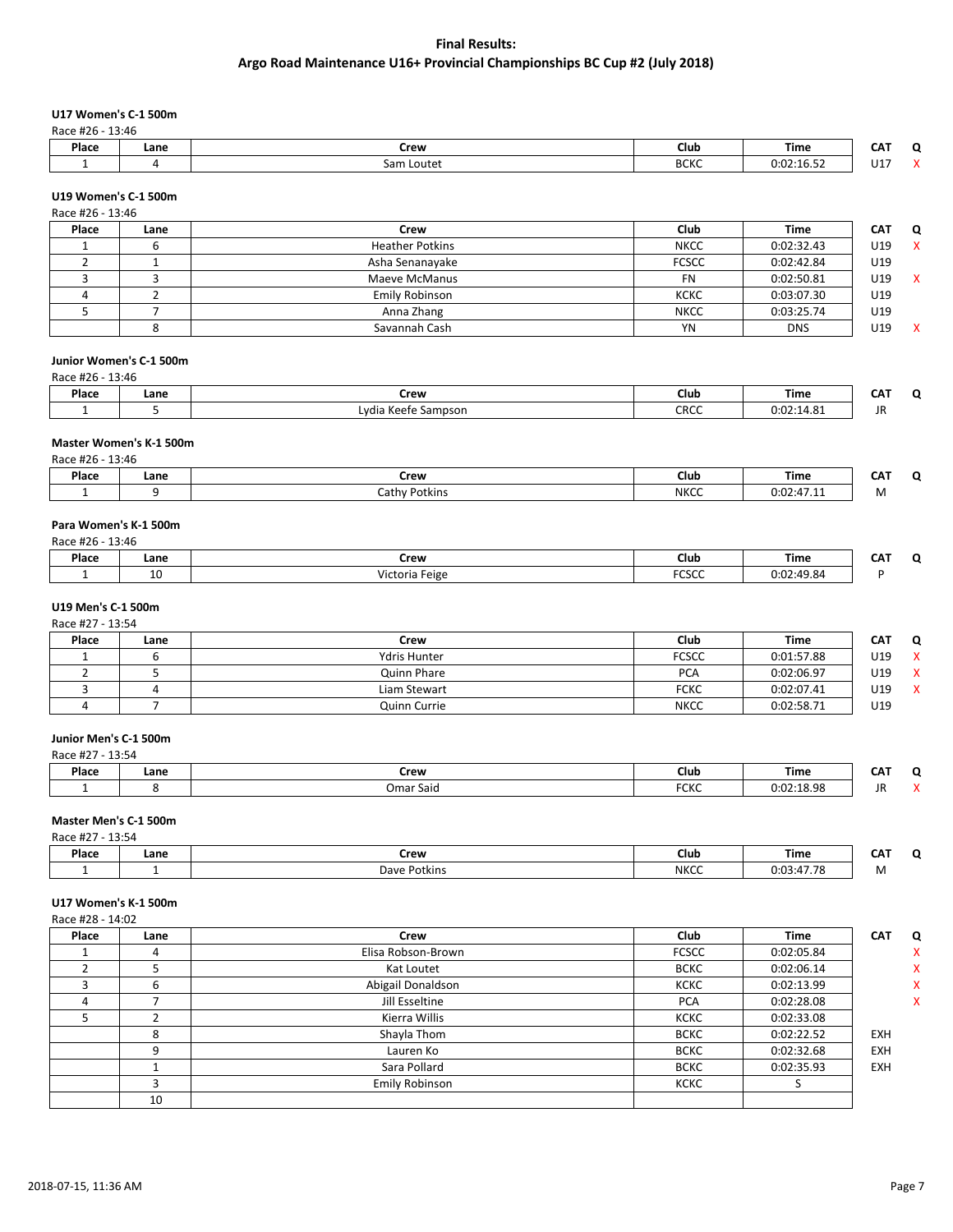## **U19 Women's K-1 500m**

Race #29 - 14:10

| Place | Lane | Crew               | <b>Club</b>  | <b>Time</b> | <b>CAT</b> | Q            |
|-------|------|--------------------|--------------|-------------|------------|--------------|
|       |      | Cassidy MacPherson | <b>RCKC</b>  | 0:01:58.77  | U19        | $\mathsf{X}$ |
|       |      | Tiffany Yau        | <b>FCSCC</b> | 0:02:07.96  | U19        | $\mathsf{X}$ |
|       |      | <b>Brin Nyvall</b> | <b>CRCC</b>  | 0:02:12.74  | U19        |              |
|       |      | Emma Guertin       | <b>KCKC</b>  | 0:02:20.93  | U19        | $\mathsf{X}$ |
|       |      | Savannah Cash      | <b>FN</b>    | 0:02:28.23  | U19        | $\mathbf{x}$ |
|       |      | Shania Modha       | <b>RCKC</b>  | 0:02:36.22  | U19        |              |
|       |      | Lili Munn          | <b>CRCC</b>  | 0:02:37.13  | U19        |              |
|       |      | Jill Esseltine     | <b>PCA</b>   |             | U19        | $\mathbf{x}$ |

## **Open Men's K-4 500m**

Race #30 - 14:18

| Place | Lane | Crew                                                          | Club         | Time       |
|-------|------|---------------------------------------------------------------|--------------|------------|
|       |      | Christian Ludwig/Alex Brent/Matthew Koehler/Steve Juranovics  | <b>BCKC</b>  | 0:01:34.26 |
|       |      | Thomas Duff/Stanley Netherton/Matao Buist/Ivan Strashenko     | KCKC         | 0:01:34.88 |
|       |      | Rowan Davison/Keegan Bateman/Stuart Chase/David Helliwell     | <b>FCSCC</b> | 0:01:50.64 |
|       |      | Spencer Robinson/Aiden Tabata/Michael Lanyon/Cameron Antifave | <b>KCKC</b>  |            |

## **Break**

#### **U17 Women's C-2 500m**

| Race #31<br>. .<br>7.J.L | 14:35 |                                        |             |                                   |     |  |
|--------------------------|-------|----------------------------------------|-------------|-----------------------------------|-----|--|
| Place                    | Lane  | Crew                                   | Club        | Time                              | CAT |  |
|                          |       | I Helliwell/Asha Senanayake<br>Gillian | 20000<br>wu | .21.25<br>∩∙∩′<br>.<br>0.02.JI.ZJ | U17 |  |

#### **U19 Women's C-2 500m**  $R$ ace #31 - 14:35

|       | 110LC #31 - 14.33 |                             |          |             |            |        |  |
|-------|-------------------|-----------------------------|----------|-------------|------------|--------|--|
| Place | Lane              | Crew                        | Club     | <b>Time</b> | ---<br>CAT |        |  |
|       |                   | Maeve McManus/Savannah Cash | r.<br>۲N | 0:02:44.84  | U19        | $\sim$ |  |
|       |                   | Anna Zhang/Heather Potkins  | NKCC     | 0:03:01.41  | U19        |        |  |

## **U19 Men's K-1 500m Final**

| Race #32 - 14:43 |      |                      |             |             |
|------------------|------|----------------------|-------------|-------------|
| Place            | Lane | Crew                 | Club        | <b>Time</b> |
|                  |      | Michael Lanyon       | <b>KCKC</b> | 0:01:47.58  |
|                  |      | Thomas Duff          | <b>KCKC</b> | 0:01:50.70  |
|                  |      | Cameron Antifave     | <b>KCKC</b> | 0:01:51.22  |
| 4                |      | Spencer Robinson     | <b>KCKC</b> | 0:01:54.57  |
|                  |      | Matao Buist          | <b>KCKC</b> | 0:01:55.04  |
| 6                |      | Sam Rosenthal        | <b>RCKC</b> | 0:01:56.35  |
|                  | 8    | Aiden Tabata         | <b>KCKC</b> | 0:01:56.82  |
| 8                | 9    | <b>Braiden Davis</b> | <b>RCKC</b> | 0:02:05.96  |
|                  | 4    | Ivan Strashenko      | <b>KCKC</b> |             |

## **Course Break-200m**

## **Junior Men's K-1 200m**

| Race #33 - 15:05 |      |                    |             |             |            |                           |
|------------------|------|--------------------|-------------|-------------|------------|---------------------------|
| Place            | Lane | Crew               | Club        | <b>Time</b> | <b>CAT</b> | Q                         |
|                  | O    | Alex Brent         | <b>BCKC</b> | 0:00:36.02  | <b>JR</b>  | $\boldsymbol{\mathsf{x}}$ |
|                  |      | Patrick Dann       | <b>CRCC</b> | 0:00:36.36  | <b>JR</b>  | X                         |
|                  |      | Christian Ludwig   | <b>BCKC</b> | 0:00:38.08  | JR         | $\boldsymbol{\mathsf{x}}$ |
|                  |      | Matthew Koehler    | <b>BCKC</b> | 0:00:38.73  | <b>JR</b>  | $\boldsymbol{\mathsf{x}}$ |
|                  |      | Ben Muench         | <b>FCKC</b> | 0:00:39.16  | JR         | $\boldsymbol{\mathsf{x}}$ |
| b                |      | Coen del Valle     | <b>CRCC</b> | 0:00:39.39  | JR         | X                         |
|                  |      | <b>Elliot Hoyt</b> | <b>FCKC</b> | 0:00:41.77  | <b>JR</b>  | $\boldsymbol{\mathsf{x}}$ |
|                  |      | Aiden Tabata       | <b>KCKC</b> |             | <b>JR</b>  | x                         |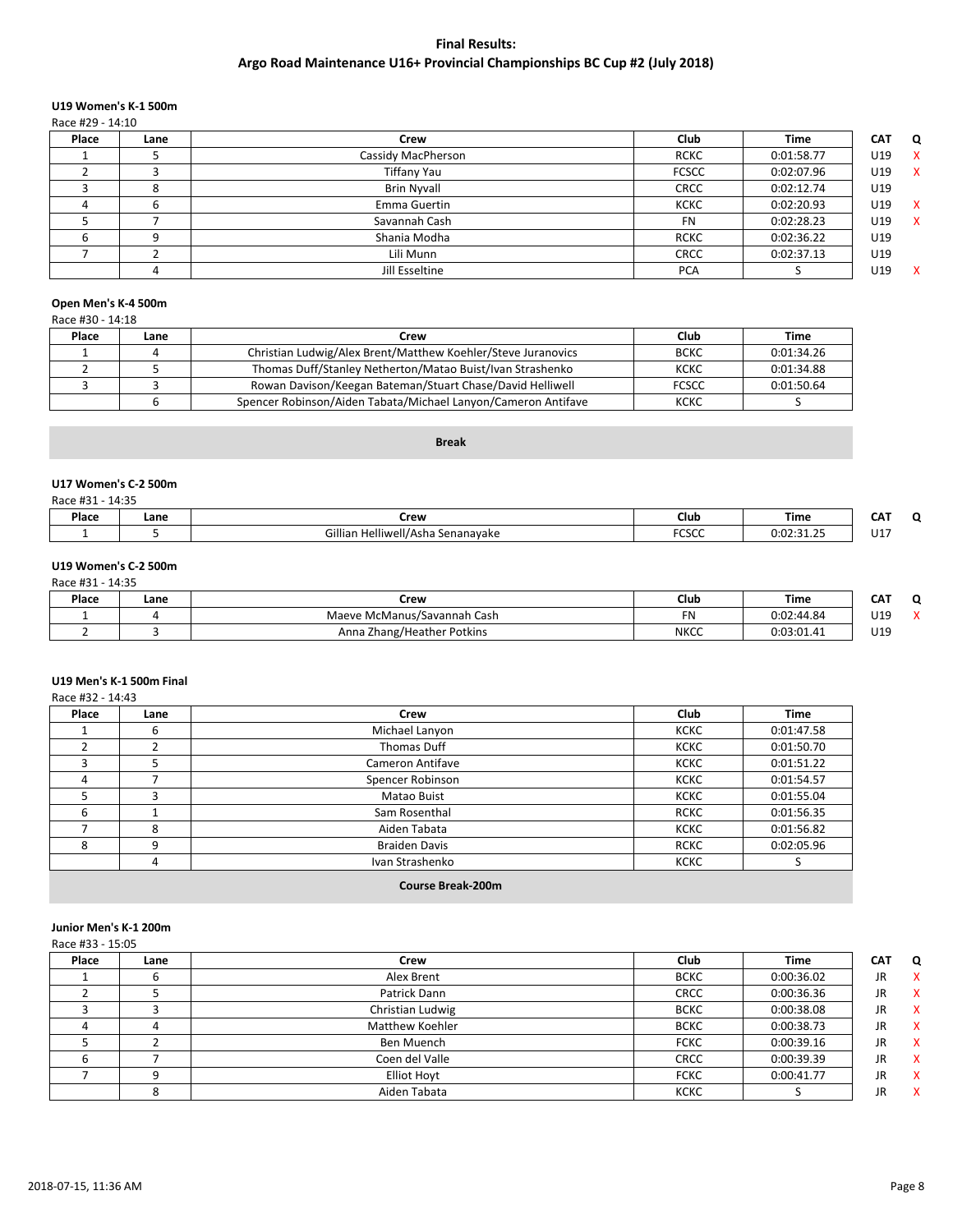## **U16 Women's C-1 200m**

| Race #34 - 15:10 |  |
|------------------|--|
|                  |  |

| 1100C HJ<br><b>JULIO</b> |      |                 |              |            |            |   |
|--------------------------|------|-----------------|--------------|------------|------------|---|
| Place                    | Lane | Crew            | Club         | Time       | ---<br>CA. | n |
|                          |      | Asha Senanavake | <b>FCSCC</b> | 0:00:56.32 | U16<br>. . |   |
|                          |      | Kierra Willis   | <b>KCKC</b>  | 0:01:17.10 | U16        |   |

#### **U17 Women's C-1 200m**

| Race #34 - 15:10 |      |                |             |             |            |   |
|------------------|------|----------------|-------------|-------------|------------|---|
| Place            | Lane | Crew           | Club        | <b>Time</b> | <b>CAT</b> | Ω |
|                  |      | Sam Loutet     | <b>BCKC</b> | 0:00:48.95  | U17        |   |
|                  |      | Emily Robinson | <b>KCKC</b> | 0:01:08.34  | U17        |   |

## **U19 Women's C-1 200m**

Race #34 - 15:10

| Place | Lane | Crew                   | Club        | <b>Time</b> | <b>CAT</b> | O       |
|-------|------|------------------------|-------------|-------------|------------|---------|
|       |      | <b>Heather Potkins</b> | <b>NKCC</b> | 0:00:53.55  | U19        | $\cdot$ |
|       |      | Maeve McManus          | <b>FN</b>   | 0:01:02.70  | U19        |         |
|       |      | Anna Zhang             | <b>NKCC</b> | <b>DNS</b>  | U19        |         |

## **Junior Women's C-1 200m**

| Place | Lane | Crew                   | Club | Time               | ---<br>ີ |
|-------|------|------------------------|------|--------------------|----------|
|       |      | Lvdia Keefe<br>Sampson | CRCC | 30.04<br>2:00:46.5 |          |

#### **U16 Men's C-1 200m** Race #35 - 15:15

| Ndlt +33 - 13.13 |      |                  |              |            |     |   |
|------------------|------|------------------|--------------|------------|-----|---|
| Place            | Lane | Crew             | Club         | Time       | CAT | 0 |
|                  |      | Noah Said        | <b>FCKC</b>  | 0:00:43.77 | U16 | x |
|                  |      | Quinn Thomson    | <b>FCSCC</b> | 0:00:44.80 | U16 |   |
|                  |      | Kenii MacMartin  | <b>FCSCC</b> | 0:00:46.21 | U16 |   |
|                  |      | Landon McQuarrie | <b>FCKC</b>  | 0:00:47.54 | U16 |   |

#### **U17 Men's C-1 200m**

Race #35 - 15:15

| .     |      |                     |                       |            |                    |                          |
|-------|------|---------------------|-----------------------|------------|--------------------|--------------------------|
| Place | Lane | Crew                | Club                  | Time       | <b>CAT</b>         | $\overline{\phantom{a}}$ |
|       |      | <b>Ydris Hunter</b> | <b>FCCCC</b><br>ال ال | 0:00:40.21 | U17                |                          |
|       |      | Quinn Phare         | DC.<br>. Ur.          | 0:00:45.92 | 1117/10<br>ᅩ<br>ັ້ | $\lambda$                |

## **U19 Men's C-1 200m**

|  | Race #35 - 15:15 |  |
|--|------------------|--|
|  |                  |  |

| Place | Lane | Crew                | Club        | --<br>Time                                    | ີ   |  |
|-------|------|---------------------|-------------|-----------------------------------------------|-----|--|
|       |      | Liam 1<br>ı Stewarl | F''<br>־טוע | 0:00:43.<br>$\overline{\phantom{a}}$<br>.40.4 | U19 |  |
|       |      |                     |             |                                               |     |  |

## **Junior Men's C-1 200m**

| Place | Lane | Crew      | Club                | Time                        | ---<br>CA.<br>$\sim$ |  |
|-------|------|-----------|---------------------|-----------------------------|----------------------|--|
|       |      | Omar Said | $F^{\prime}$<br>עוע | $\sim$ $\sim$<br>0:00:46.63 | JR                   |  |

# **Master Men's C-1 200m**

| Place | Lane | Crew         | Club        | Time               | $- -$<br>ີ |  |
|-------|------|--------------|-------------|--------------------|------------|--|
|       | ᅭ    | Dave Potkins | <b>NKCC</b> | 0:00:54.48<br>1.10 | ו עו       |  |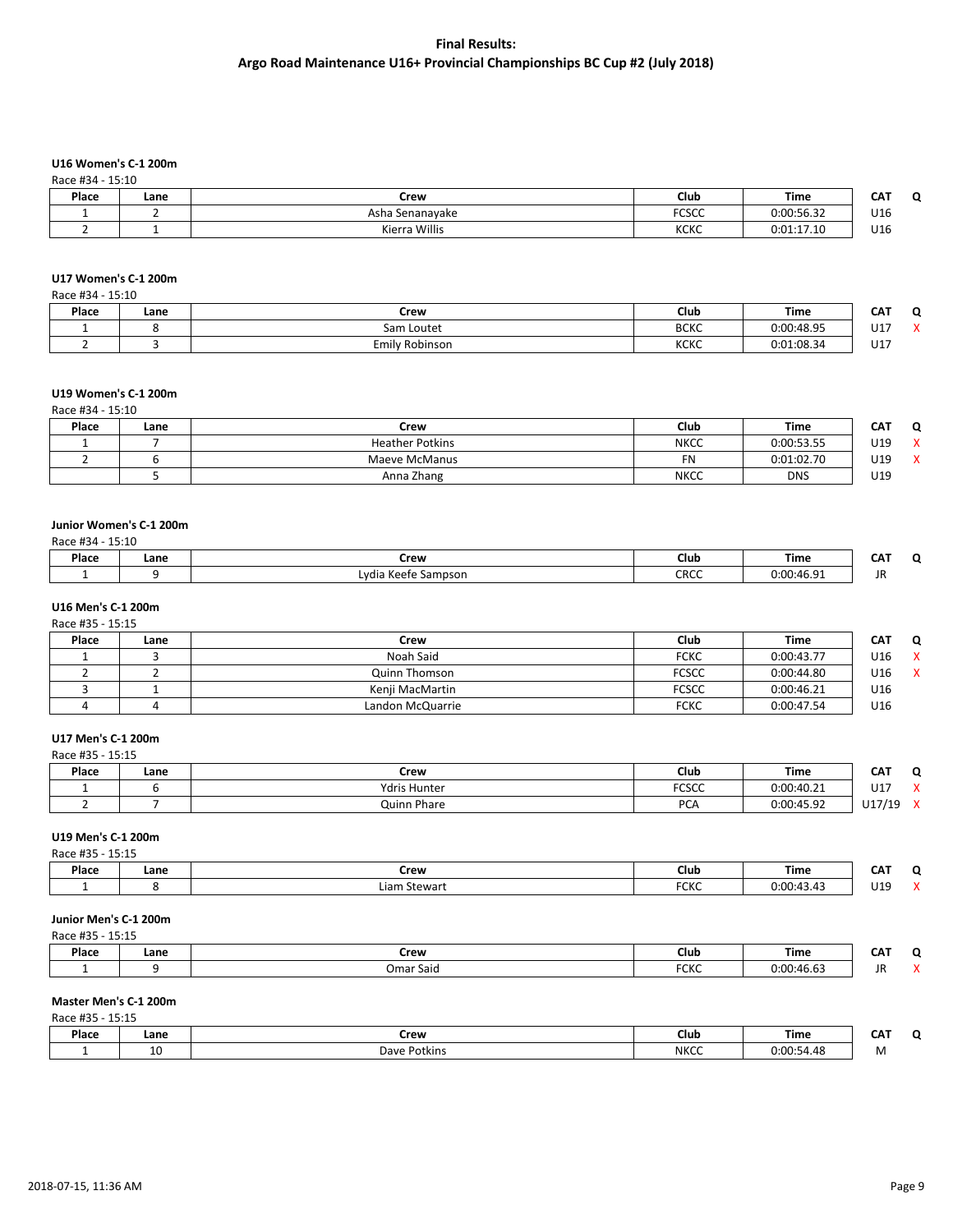## **U16 Men's K-1 200m - Qualification Final**

| Race #36 - 15:20 |      |                       |             |             |            |              |
|------------------|------|-----------------------|-------------|-------------|------------|--------------|
| Place            | Lane | Crew                  | Club        | <b>Time</b> | <b>CAT</b> | Q            |
|                  |      | Alex Dmitriev         | <b>RCKC</b> | 0:00:37.77  | U16        | X            |
|                  |      | Thomas Duff           | <b>KCKC</b> | 0:00:38.38  | U16        | X            |
|                  | b    | <b>Edward Colhoun</b> | <b>BCKC</b> | 0:00:39.88  | U16        | X            |
|                  |      | Stephen Wang          | <b>RCKC</b> | 0:00:42.05  | U16        | X            |
|                  |      | Darren Granale        | <b>RCKC</b> | 0:00:42.49  | U16        | X            |
|                  |      | <b>Braiden Davis</b>  | <b>RCKC</b> | 0:00:43.55  | U16        | X            |
|                  |      | Landon Drain          | <b>PCA</b>  | 0:00:44.05  | U16        | X            |
|                  |      | Carter Hugill         | <b>RCKC</b> | 0:00:44.36  | U16        | $\mathsf{x}$ |

## **U16 Men's K-1 200m - Final 2**

Race #37 - 15:25

| Place | Lane | Crew                   | Club         | <b>Time</b> | <b>CAT</b><br>Ω |
|-------|------|------------------------|--------------|-------------|-----------------|
|       |      | Rowan Davison          | <b>FCSCC</b> | 0:00:44.15  | U16             |
|       |      | <b>Bryant Kelleway</b> | <b>RCKC</b>  | 0:00:46.87  | U16             |
|       |      | Keegan Bateman         | <b>FCSCC</b> | 0:00:47.46  | U16             |
|       |      | AJ Thom                | <b>BCKC</b>  | 0:00:49.64  |                 |
|       |      | <b>Tyler Billings</b>  | <b>RCKC</b>  | 0:01:10.57  | U16             |

## **U17 Men's K-1 200m**

|       | Race #38 - 15:30 |                          |              |             |            |              |
|-------|------------------|--------------------------|--------------|-------------|------------|--------------|
| Place | Lane             | Crew                     | Club         | <b>Time</b> | <b>CAT</b> | <b>Q</b>     |
|       |                  | Ivan Strashenko          | <b>KCKC</b>  | 0:00:36.27  | U17        | X            |
|       |                  | Marvin Bader             | <b>FCSCC</b> | 0:00:36.74  | U17        | X            |
|       |                  | <b>Stanley Netherton</b> | <b>KCKC</b>  | 0:00:37.22  | U17        | X.           |
|       |                  | Matao Buist              | <b>KCKC</b>  | 0:00:37.61  | U17        | X.           |
|       |                  | Devon Holcroft           | <b>FCKC</b>  | 0:00:39.28  | U17        | x            |
|       |                  | Lucas Mortensen          | <b>FCSCC</b> | 0:00:39.86  | U17        | X.           |
|       |                  | <b>Hunter Nyvall</b>     | <b>CRCC</b>  | 0:00:40.45  | U17        | $\mathsf{x}$ |
|       | $\Omega$         | Nolan Tomaselli          | <b>CRCC</b>  | 0:00:41.09  | U17        | $\mathsf{x}$ |

## **U19 Men's K-1 200m**

| Race #39 - 15:35 |      |                  |             |             |     |              |
|------------------|------|------------------|-------------|-------------|-----|--------------|
| Place            | Lane | Crew             | Club        | <b>Time</b> | CAT | Q            |
|                  |      | Michael Lanyon   | <b>KCKC</b> | 0:00:36.90  | U19 | $\mathsf{X}$ |
|                  |      | Aiden Tabata     | <b>KCKC</b> | 0:00:37.94  | U19 | $\mathbf{x}$ |
|                  |      | Spencer Robinson | <b>KCKC</b> | 0:00:39.41  | U19 | $\mathsf{X}$ |
|                  |      | Sam Rosenthal    | <b>RCKC</b> | 0:00:40.96  | U19 | $\mathbf{x}$ |
|                  |      | Quinn Currie     | <b>NKCC</b> | 0:00:41.95  | U19 | $\mathbf{x}$ |

## **Master Men's K-1 200m**

| ∾іасе            | lane |  |  |  |  |
|------------------|------|--|--|--|--|
| Race #40 - 15:40 |      |  |  |  |  |
|                  |      |  |  |  |  |

| Place | Lane | Crew                  | Club         | <b>Time</b> | <b>CAT</b><br>Ω |
|-------|------|-----------------------|--------------|-------------|-----------------|
|       |      | Steve Juranovics      | <b>BCKC</b>  | 0:00:39.17  | M               |
|       |      | David Helliwell       | <b>FCSCC</b> | 0:00:43.03  | M               |
|       |      | <b>Stuart Chase</b>   | <b>FCSCC</b> | 0:00:43.45  | M               |
|       |      | <b>Matt Nutall</b>    | <b>NKCC</b>  | 0:00:47.96  | M               |
|       |      | <b>Mario DiSantis</b> | <b>FCKC</b>  | 0:00:57.17  | M               |
|       |      | Dave Potkins          | <b>NKCC</b>  | 0:01:00.27  | M               |
|       |      | Brian Kitson          | <b>FCKC</b>  | 0:01:01.72  | M               |

## **Para Men's K-1 200m**

Race #40 - 15:40

| Place | Lane | Crew                    | Club | Time                    | ---<br>'N<br>ີ |
|-------|------|-------------------------|------|-------------------------|----------------|
|       |      | $\sim$<br>Corey Stewarf | APC  | 0.00.56.94<br>0.00.JU.J |                |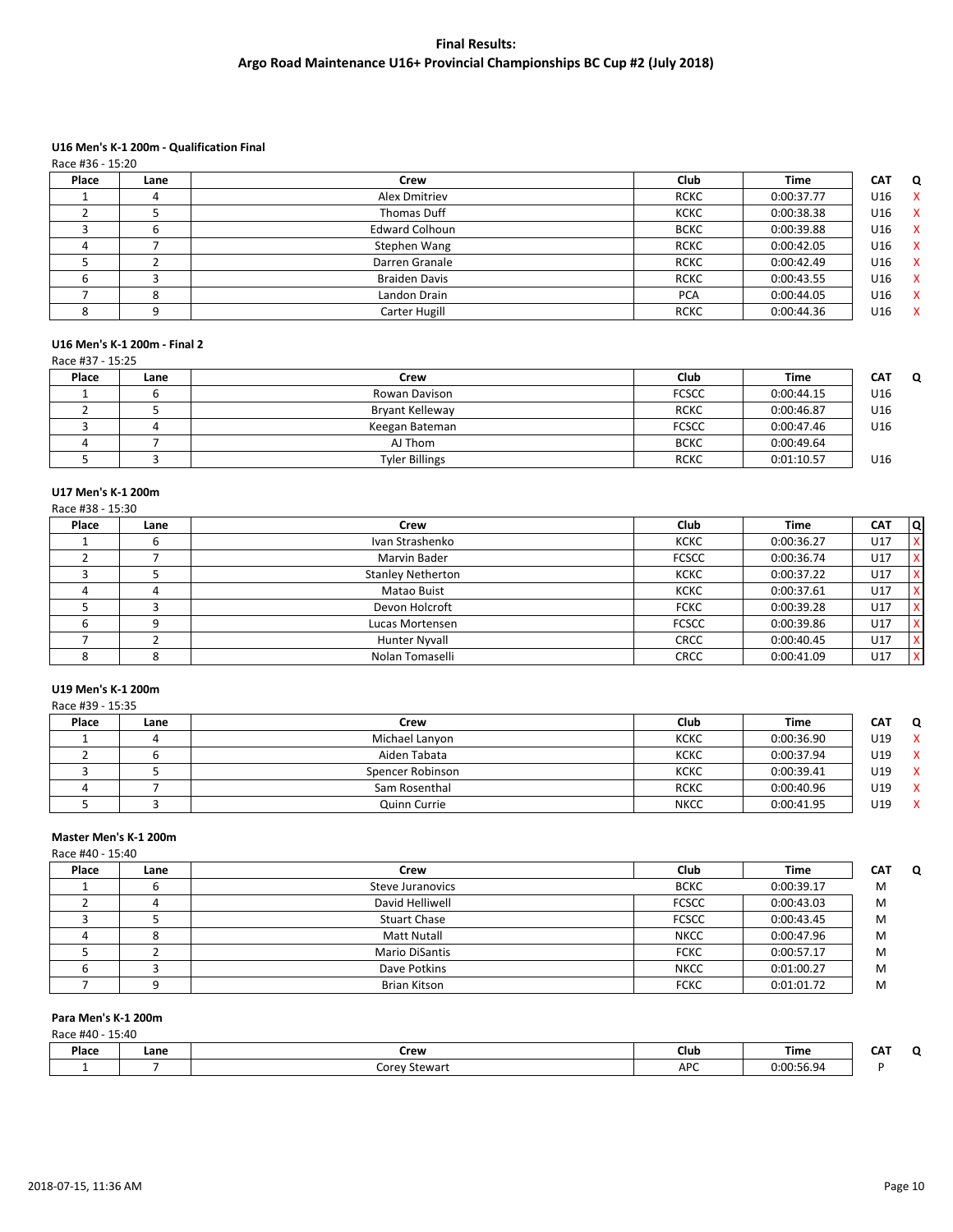# **U16 Women's K-1 200m Final 1**

|       |                                | .  .               |              |             |            |                           |
|-------|--------------------------------|--------------------|--------------|-------------|------------|---------------------------|
|       | Race #41 & 42 combined - 15:45 |                    |              |             |            |                           |
| Place | Lane                           | <b>Crew</b>        | <b>Club</b>  | <b>Time</b> | <b>CAT</b> | Q                         |
|       |                                | Cassidy MacPherson | <b>RCKC</b>  | 0:00:41.78  | U16        | X                         |
| 2     | 3                              | Gillian Helliwell  | <b>FCSCC</b> | 0:00:43.22  | U16        |                           |
| 3     | ∍                              | <b>Brin Nyvall</b> | <b>CRCC</b>  | 0:00:44.38  | U16        |                           |
| 4     | 4                              | Mika Asano         | <b>BCKC</b>  | 0:00:44.77  | U16        | $\boldsymbol{\mathsf{x}}$ |
| 5.    | 6                              | Emma Guertin       | <b>KCKC</b>  | 0:00:46.93  | U16        | $\boldsymbol{\mathsf{x}}$ |
| 6     | 3                              | Shayla Thom        | <b>BCKC</b>  | 0:00:49.38  | U16        |                           |
|       | 6                              | Lauren Ko          | <b>BCKC</b>  | 0:00:53.05  | U16        |                           |
| 8     | 8                              | Kierra Willis      | <b>KCKC</b>  | 0:00:53.09  | U16        |                           |
| 9     |                                | Lili Munn          | <b>CRCC</b>  | 0:00:53.64  | U16        |                           |
| 10    |                                | Sara Pollard       | <b>BCKC</b>  | 0:00:54.55  | U16        |                           |
| 11    |                                | Shania Modha       | <b>RCKC</b>  | 0:00:56.62  | U16        |                           |
|       | 4                              | Keisa Bleiler      | <b>FCSCC</b> | DQ          | U16        |                           |
|       |                                |                    |              |             |            |                           |

#### **U17 Women's K-1 200m** Race #43 - 15:55

| $110C C H + 3 L.33$ |                    |              |             |     |     |
|---------------------|--------------------|--------------|-------------|-----|-----|
| Lane                | Crew               | Club         | <b>Time</b> | САТ | O   |
|                     | Elisa Robson-Brown | <b>FCSCC</b> | 0:00:43.19  | U17 | - X |
|                     | Kat Loutet         | <b>BCKC</b>  | 0:00:43.19  | U17 | X   |
|                     | Abigail Donaldson  | <b>KCKC</b>  | 0:00:45.61  | U17 | - X |
|                     | Jill Esseltine     | <b>PCA</b>   | 0:00:51.31  | U17 |     |
|                     | Emily Robinson     | <b>KCKC</b>  | 0:00:58.40  | U17 |     |
|                     |                    |              |             |     |     |

## **Open Men's C-4 200m**

| Race #44 - 16:00 |  |
|------------------|--|
|------------------|--|

| Place | Lane | Crew                                                           | Club          | Time       |  |
|-------|------|----------------------------------------------------------------|---------------|------------|--|
|       |      | n Thomson/Kenji MacMartin/Laurence Chin<br>Ydris Hunter/Quinn  | rcccc<br>しっしし | No time    |  |
|       |      | Landon McQuarrie/Paul Markhauser/Thomas Markhauser/Connor Fehr | <b>FCKC</b>   | <b>DNS</b> |  |

#### **U19 Men's K-2 200m** Race #45 - 16:05

| Crew                            | Club         | Time       |     |  |
|---------------------------------|--------------|------------|-----|--|
| Spencer Robinson/Aiden Tabata   | <b>KCKC</b>  | 0:00:34.39 | U19 |  |
| Michael Lanyon/Cameron Antifave | <b>KCKC</b>  | 0:00:36.01 | U19 |  |
| Marvin Bader/Lucas Mortensen    | <b>FCSCC</b> | 0:00:36.79 | U19 |  |
| Sam Rosenthal/Alex Dmitriev     | <b>RCKC</b>  | 0:00:37.00 | U19 |  |
| Hunter Nyvall/Nolan Tomaselli   | <b>CRCC</b>  | 0:00:38.30 | U19 |  |
|                                 |              |            |     |  |

## **Junior Men's K-2 200m**

Race #46 - 16:10

| Place | Lane | Crew                            | Club        | Time       |         |
|-------|------|---------------------------------|-------------|------------|---------|
|       |      | Alex Brent/Matthew Koehler      | <b>BCKC</b> | 0:00:32.68 | JR<br>X |
|       |      | Patrick Dann/Coen del Valle     | <b>CRCC</b> | 0:00:32.91 | JR<br>X |
|       |      | Edward Colhoun/Christian Ludwig | <b>BCKC</b> | 0:00:35.76 | JR      |
|       |      | Elliot Hoyt/Ben Muench          | <b>FCKC</b> | 0:00:36.10 | JR      |
|       |      | Devon Holcroft/Paul Markhauser  | <b>FCKC</b> | <b>DNS</b> | JR      |

## **Master Men's K-2 200m**

Race #46 - 16:10

| Place | Lane | Crew                         | Club         | <b>Time</b> |   |
|-------|------|------------------------------|--------------|-------------|---|
|       |      | Stuart Chase/David Helliwell | <b>FCSCC</b> | 0:00:41.30  | M |
|       |      | Quinn Currie/Dave Potkins    | <b>NKCC</b>  | 0:00:48.28  | M |
|       |      | Mario DiSantis/Brian Kitson  | <b>FCKC</b>  | 0:00:54.25  | M |

# **U19 Women's K-2 200m**

Race #47 - 16:15

| Place | Lane | Crew                           | Club                 | <b>Time</b> |     |
|-------|------|--------------------------------|----------------------|-------------|-----|
|       |      | Elisa Robson-Brown/Tiffany Yau | <b>FCCCC</b><br>しっしし | 0:00:42.47  | U19 |
|       |      | Abigail Donaldson/Emma Guertin | <b>KCKC</b>          | 0:00:44.36  | U19 |